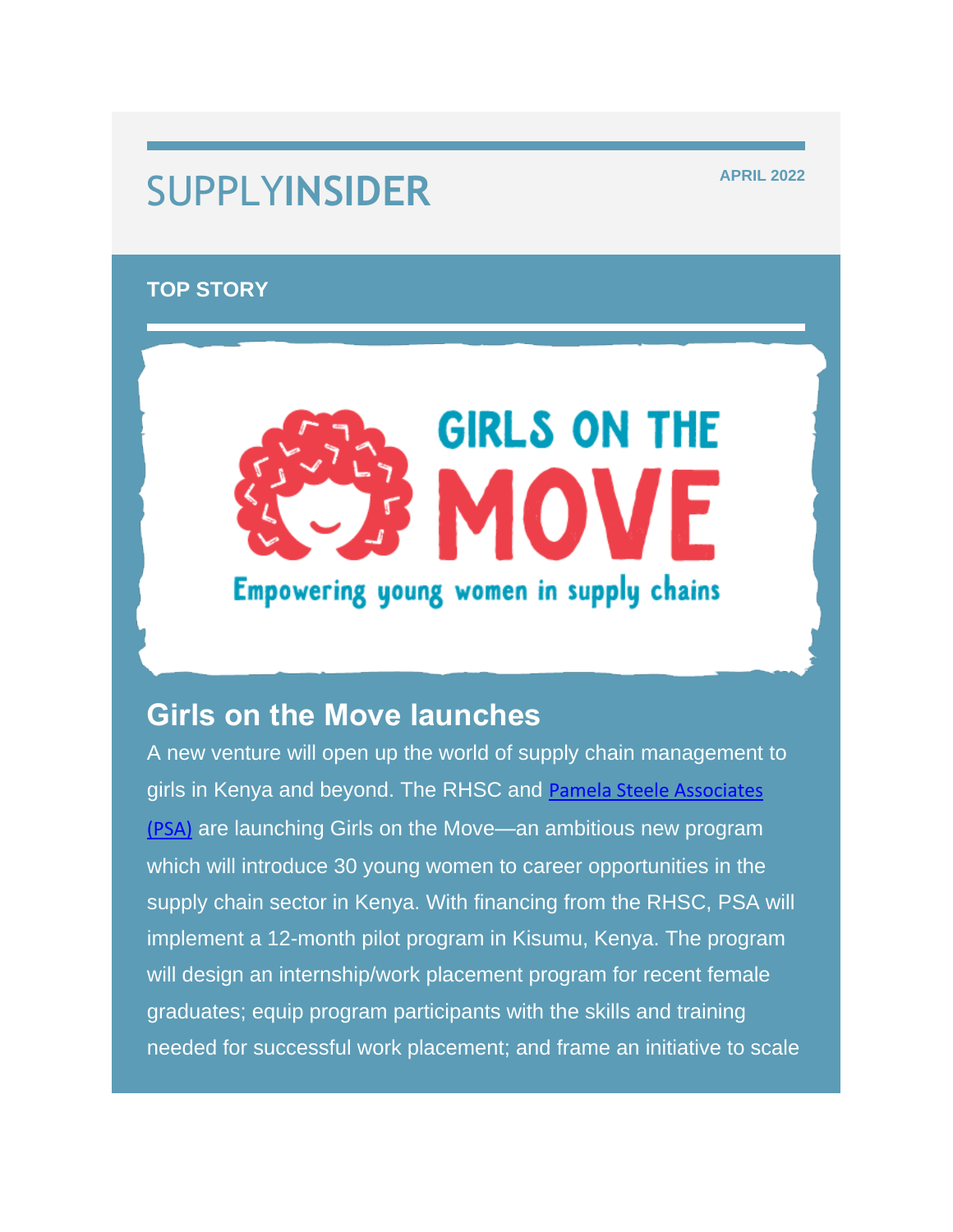up the Girls on the Move program model into other Kenyan counties and possibly other countries. Participants will receive an eight-month placement in public- or private-sector agencies, such as aid organisations, commercial airlines, logistics companies, banks, and hospitals.

#### **[Read more](https://nam12.safelinks.protection.outlook.com/?url=https%3A%2F%2Frhsupplies.us11.list-manage.com%2Ftrack%2Fclick%3Fu%3Dbeb477a8227358641f37db22f%26id%3D691faeab32%26e%3D84423332e8&data=05%7C01%7Clalexe%40rhsupplies.org%7C7f8deba8f30846bb62d608da373dbb5e%7C29ca3f4f6d6749a5a001e1db48252717%7C0%7C0%7C637883036573273010%7CUnknown%7CTWFpbGZsb3d8eyJWIjoiMC4wLjAwMDAiLCJQIjoiV2luMzIiLCJBTiI6Ik1haWwiLCJXVCI6Mn0%3D%7C3000%7C%7C%7C&sdata=SNLL80IRJvOsf2tyUJp9vUnAhMJr27s532vAMjYsRGo%3D&reserved=0)**

#### **IN THE NEWS**

#### **DRC can now forecast safe abortion supplies more accurately**

The Innovation Fund grant from the Packard Foundation has seen **[Ipas](https://nam12.safelinks.protection.outlook.com/?url=https%3A%2F%2Frhsupplies.us11.list-manage.com%2Ftrack%2Fclick%3Fu%3Dbeb477a8227358641f37db22f%26id%3D465c5eaa78%26e%3D84423332e8&data=05%7C01%7Clalexe%40rhsupplies.org%7C7f8deba8f30846bb62d608da373dbb5e%7C29ca3f4f6d6749a5a001e1db48252717%7C0%7C0%7C637883036573273010%7CUnknown%7CTWFpbGZsb3d8eyJWIjoiMC4wLjAwMDAiLCJQIjoiV2luMzIiLCJBTiI6Ik1haWwiLCJXVCI6Mn0%3D%7C3000%7C%7C%7C&sdata=yoC%2BwVw6jPoRu%2BmLt1a0YrBtUiwFWwGCQCLAo5kaszM%3D&reserved=0)** roll out the first safe abortion forecasting and quantification tool in the Democratic Republic of the Congo (DRC). The tool delivers a more accurate estimate than demographic forecasting alone because it triangulates two additional data sources: caseloads and commodity consumption. This greater accuracy will help the DRC's health ministry to align its commodity procurement activities more closely with realities on the ground. To build consensus around the methodology, Ipas consulted intensively at every level of the health system and collected caseloads and consumption data from health facilities and pharmacies in 115 health zones across the DRC. As a result of Ipas's joint advocacy efforts with DKT International, the medical abortion combi-pack has been added to the DRC's national essential medicines list, consolidating the groundwork for expanded access to safe abortion in the country.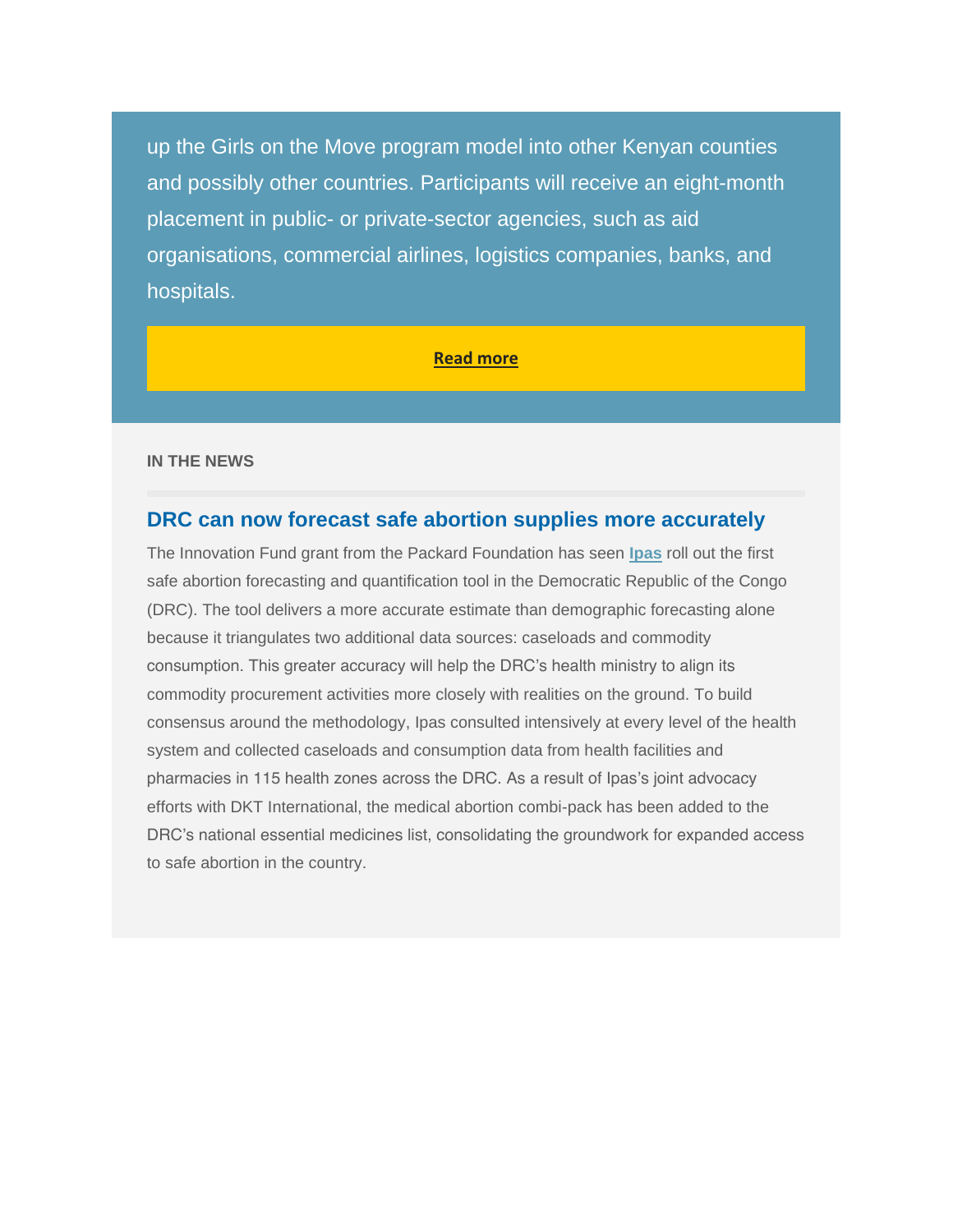

#### **Final LAPTOP episode airs, bringing series viewership to 13K**

The fourth and final instalment of the LAPTOP video series shows that many roads lead to a career in supply chain management, a multi-faceted profession allowing for a rich range of skills and talents.

The LAPTOP Video series, supported by the David and Lucile Packard Foundation, aims to attract the next talented generation of supply chain managers. Join the more than 13,000 viewers who have already watched the series. Catch **[Episode 4 here](https://nam12.safelinks.protection.outlook.com/?url=https%3A%2F%2Frhsupplies.us11.list-manage.com%2Ftrack%2Fclick%3Fu%3Dbeb477a8227358641f37db22f%26id%3Df442a5adc5%26e%3D84423332e8&data=05%7C01%7Clalexe%40rhsupplies.org%7C7f8deba8f30846bb62d608da373dbb5e%7C29ca3f4f6d6749a5a001e1db48252717%7C0%7C0%7C637883036573273010%7CUnknown%7CTWFpbGZsb3d8eyJWIjoiMC4wLjAwMDAiLCJQIjoiV2luMzIiLCJBTiI6Ik1haWwiLCJXVCI6Mn0%3D%7C3000%7C%7C%7C&sdata=Stl9irHfyjeoORMsC1eDn0lBu%2FgIYdN48RCVGF%2F5VhI%3D&reserved=0)** and follow the LAPTOP program on Twitter under #LaptopSCM.

#### **Case study shows VAN's ground-breaking data-sharing policy**

The VAN's many recent successes, which we have reported on regularly in SupplyInsider, can easily overshadow the ground-breaking data-sharing policies on which so many of those successes depend. A new case study has just been published that traces the development of those policies and the process by which the VAN leveraged the RHSC's neutral space to help establish trust and broker legal connections. VAN users were at the center of the process, informing the data-sharing policy language while at the same time incorporating the input of specialist legal advisors. The result is a unique model of role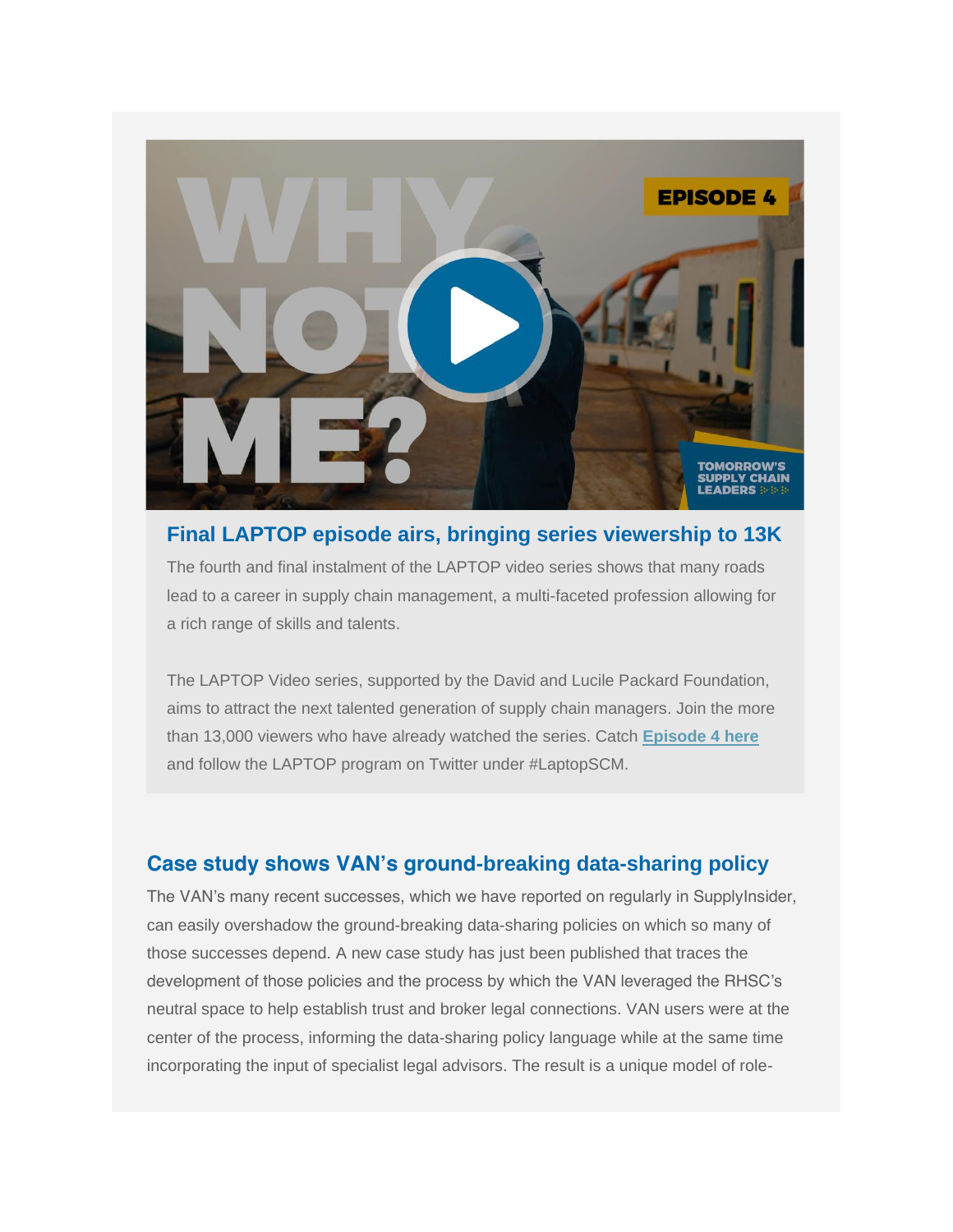based security and data-sharing. The case study tells the story of how this policy got off the ground and shares critical learnings from the process. **[Sharing Data Across A](https://nam12.safelinks.protection.outlook.com/?url=https%3A%2F%2Frhsupplies.us11.list-manage.com%2Ftrack%2Fclick%3Fu%3Dbeb477a8227358641f37db22f%26id%3Db75d1a5720%26e%3D84423332e8&data=05%7C01%7Clalexe%40rhsupplies.org%7C7f8deba8f30846bb62d608da373dbb5e%7C29ca3f4f6d6749a5a001e1db48252717%7C0%7C0%7C637883036573273010%7CUnknown%7CTWFpbGZsb3d8eyJWIjoiMC4wLjAwMDAiLCJQIjoiV2luMzIiLCJBTiI6Ik1haWwiLCJXVCI6Mn0%3D%7C3000%7C%7C%7C&sdata=q2EZeoxsYovkHlBtx8wE%2FL4I2PoYJEylWYIZN9sx1bU%3D&reserved=0)  [Community:](https://nam12.safelinks.protection.outlook.com/?url=https%3A%2F%2Frhsupplies.us11.list-manage.com%2Ftrack%2Fclick%3Fu%3Dbeb477a8227358641f37db22f%26id%3Db75d1a5720%26e%3D84423332e8&data=05%7C01%7Clalexe%40rhsupplies.org%7C7f8deba8f30846bb62d608da373dbb5e%7C29ca3f4f6d6749a5a001e1db48252717%7C0%7C0%7C637883036573273010%7CUnknown%7CTWFpbGZsb3d8eyJWIjoiMC4wLjAwMDAiLCJQIjoiV2luMzIiLCJBTiI6Ik1haWwiLCJXVCI6Mn0%3D%7C3000%7C%7C%7C&sdata=q2EZeoxsYovkHlBtx8wE%2FL4I2PoYJEylWYIZN9sx1bU%3D&reserved=0) [Operationalizing a Collective Legal Framework for the VAN](https://nam12.safelinks.protection.outlook.com/?url=https%3A%2F%2Frhsupplies.us11.list-manage.com%2Ftrack%2Fclick%3Fu%3Dbeb477a8227358641f37db22f%26id%3Da6e400bfc3%26e%3D84423332e8&data=05%7C01%7Clalexe%40rhsupplies.org%7C7f8deba8f30846bb62d608da373dbb5e%7C29ca3f4f6d6749a5a001e1db48252717%7C0%7C0%7C637883036573273010%7CUnknown%7CTWFpbGZsb3d8eyJWIjoiMC4wLjAwMDAiLCJQIjoiV2luMzIiLCJBTiI6Ik1haWwiLCJXVCI6Mn0%3D%7C3000%7C%7C%7C&sdata=dA8M9pkFAYvgwcXI5OlgR5XQVXHKAgHBl17cN9BqQUA%3D&reserved=0)** is one of a suite of four case studies addressing the **[Policy](https://nam12.safelinks.protection.outlook.com/?url=https%3A%2F%2Frhsupplies.us11.list-manage.com%2Ftrack%2Fclick%3Fu%3Dbeb477a8227358641f37db22f%26id%3D53d5de7155%26e%3D84423332e8&data=05%7C01%7Clalexe%40rhsupplies.org%7C7f8deba8f30846bb62d608da373dbb5e%7C29ca3f4f6d6749a5a001e1db48252717%7C0%7C0%7C637883036573273010%7CUnknown%7CTWFpbGZsb3d8eyJWIjoiMC4wLjAwMDAiLCJQIjoiV2luMzIiLCJBTiI6Ik1haWwiLCJXVCI6Mn0%3D%7C3000%7C%7C%7C&sdata=molQ84QQcU7pWSNznmXiBL7tfaCOCSuAX8iABWKVy1Y%3D&reserved=0)**, **[People](https://nam12.safelinks.protection.outlook.com/?url=https%3A%2F%2Frhsupplies.us11.list-manage.com%2Ftrack%2Fclick%3Fu%3Dbeb477a8227358641f37db22f%26id%3D3310a8443b%26e%3D84423332e8&data=05%7C01%7Clalexe%40rhsupplies.org%7C7f8deba8f30846bb62d608da373dbb5e%7C29ca3f4f6d6749a5a001e1db48252717%7C0%7C0%7C637883036573273010%7CUnknown%7CTWFpbGZsb3d8eyJWIjoiMC4wLjAwMDAiLCJQIjoiV2luMzIiLCJBTiI6Ik1haWwiLCJXVCI6Mn0%3D%7C3000%7C%7C%7C&sdata=rM8qASXJxPpsgDjEAdlCkypqtHddRWdJ8LHKqPFvD4k%3D&reserved=0)**, **[Technology](https://nam12.safelinks.protection.outlook.com/?url=https%3A%2F%2Frhsupplies.us11.list-manage.com%2Ftrack%2Fclick%3Fu%3Dbeb477a8227358641f37db22f%26id%3Dfa8b2df631%26e%3D84423332e8&data=05%7C01%7Clalexe%40rhsupplies.org%7C7f8deba8f30846bb62d608da373dbb5e%7C29ca3f4f6d6749a5a001e1db48252717%7C0%7C0%7C637883036573273010%7CUnknown%7CTWFpbGZsb3d8eyJWIjoiMC4wLjAwMDAiLCJQIjoiV2luMzIiLCJBTiI6Ik1haWwiLCJXVCI6Mn0%3D%7C3000%7C%7C%7C&sdata=U60xzWiCO36HK3D3021kBb5HqKbYb6GFGASyrebaj6s%3D&reserved=0)** and Processes (to be published) that make the VAN tick.

#### **Menstrual options tool now in French and Spanish**

This month saw the release in both French and Spanish of "Managing Menstruation: Know Your Options" – a new set of tools that present a full range of safe self-care options for managing menstrual bleeding, addressing pain management, and understanding the interaction of contraception and menstruation. **[Click here](https://nam12.safelinks.protection.outlook.com/?url=https%3A%2F%2Frhsupplies.us11.list-manage.com%2Ftrack%2Fclick%3Fu%3Dbeb477a8227358641f37db22f%26id%3D69713c4d5d%26e%3D84423332e8&data=05%7C01%7Clalexe%40rhsupplies.org%7C7f8deba8f30846bb62d608da373dbb5e%7C29ca3f4f6d6749a5a001e1db48252717%7C0%7C0%7C637883036573273010%7CUnknown%7CTWFpbGZsb3d8eyJWIjoiMC4wLjAwMDAiLCJQIjoiV2luMzIiLCJBTiI6Ik1haWwiLCJXVCI6Mn0%3D%7C3000%7C%7C%7C&sdata=73BgT4W0Ky5sfl3vimZshJCp4wmoZQQYdx4SbIB2450%3D&reserved=0)** to access the new materials.

#### **Webinar examines environmental impact of menstrual waste**

Earlier this year, the RHSC Menstrual Health Supplies Workstream and the Menstrual Hygiene Management in Emergencies Working Group kicked off a three-part webinar series to raise awareness and understanding of the impact of menstrual waste on sanitation systems. The second instalment took place this month, examining how menstrual products impact and interact with sanitation systems in LMICs, with a deep dive into India and South Africa in particular. You can find the webinar recording **[here](https://nam12.safelinks.protection.outlook.com/?url=https%3A%2F%2Frhsupplies.us11.list-manage.com%2Ftrack%2Fclick%3Fu%3Dbeb477a8227358641f37db22f%26id%3D598e89b1ce%26e%3D84423332e8&data=05%7C01%7Clalexe%40rhsupplies.org%7C7f8deba8f30846bb62d608da373dbb5e%7C29ca3f4f6d6749a5a001e1db48252717%7C0%7C0%7C637883036573273010%7CUnknown%7CTWFpbGZsb3d8eyJWIjoiMC4wLjAwMDAiLCJQIjoiV2luMzIiLCJBTiI6Ik1haWwiLCJXVCI6Mn0%3D%7C3000%7C%7C%7C&sdata=W5eIOqgWSf7qp9aiE6%2BImUEO34enDbNskq%2B93au7Yl0%3D&reserved=0)**.

#### **Latin American NGO bypasses middleman, opens branches**

We reported last month that with support from the RHSC and its regional arm, ForoLAC, Argentine NGO **[FUSA](https://nam12.safelinks.protection.outlook.com/?url=https%3A%2F%2Frhsupplies.us11.list-manage.com%2Ftrack%2Fclick%3Fu%3Dbeb477a8227358641f37db22f%26id%3Dbcb9c56b7c%26e%3D84423332e8&data=05%7C01%7Clalexe%40rhsupplies.org%7C7f8deba8f30846bb62d608da373dbb5e%7C29ca3f4f6d6749a5a001e1db48252717%7C0%7C0%7C637883036573273010%7CUnknown%7CTWFpbGZsb3d8eyJWIjoiMC4wLjAwMDAiLCJQIjoiV2luMzIiLCJBTiI6Ik1haWwiLCJXVCI6Mn0%3D%7C3000%7C%7C%7C&sdata=ZE8HDfM9%2BnHXUy9XNMT%2FnQNlmMM%2BakNYblL2tVvQ%2Bk8%3D&reserved=0)** had secured authorization to buy reproductive health medicines directly from manufacturers and wholesale distributors, making for considerable cost savings for the vulnerable populations they serve. Since then, FUSA has opened two new branch offices in Sante Fe and Lanus, providing a range of medical support including reproductive health services with a special focus on young people.

#### **Menstrual supply landscape to reach larger online audience**

A seminal publication on menstrual health access, produced last year by the RHSC and Mann Global Health, has **[just been posted on Femtech Insider](https://nam12.safelinks.protection.outlook.com/?url=https%3A%2F%2Frhsupplies.us11.list-manage.com%2Ftrack%2Fclick%3Fu%3Dbeb477a8227358641f37db22f%26id%3D1bee9e488e%26e%3D84423332e8&data=05%7C01%7Clalexe%40rhsupplies.org%7C7f8deba8f30846bb62d608da373dbb5e%7C29ca3f4f6d6749a5a001e1db48252717%7C0%7C0%7C637883036573273010%7CUnknown%7CTWFpbGZsb3d8eyJWIjoiMC4wLjAwMDAiLCJQIjoiV2luMzIiLCJBTiI6Ik1haWwiLCJXVCI6Mn0%3D%7C3000%7C%7C%7C&sdata=bbf10LuPqS4Di2XhTM%2Bk238k12nTfXhnaR11R1ICjnU%3D&reserved=0)**, thereby positioning it within easy reach of the online outlet's nearly 30,000 subscribers. The report,